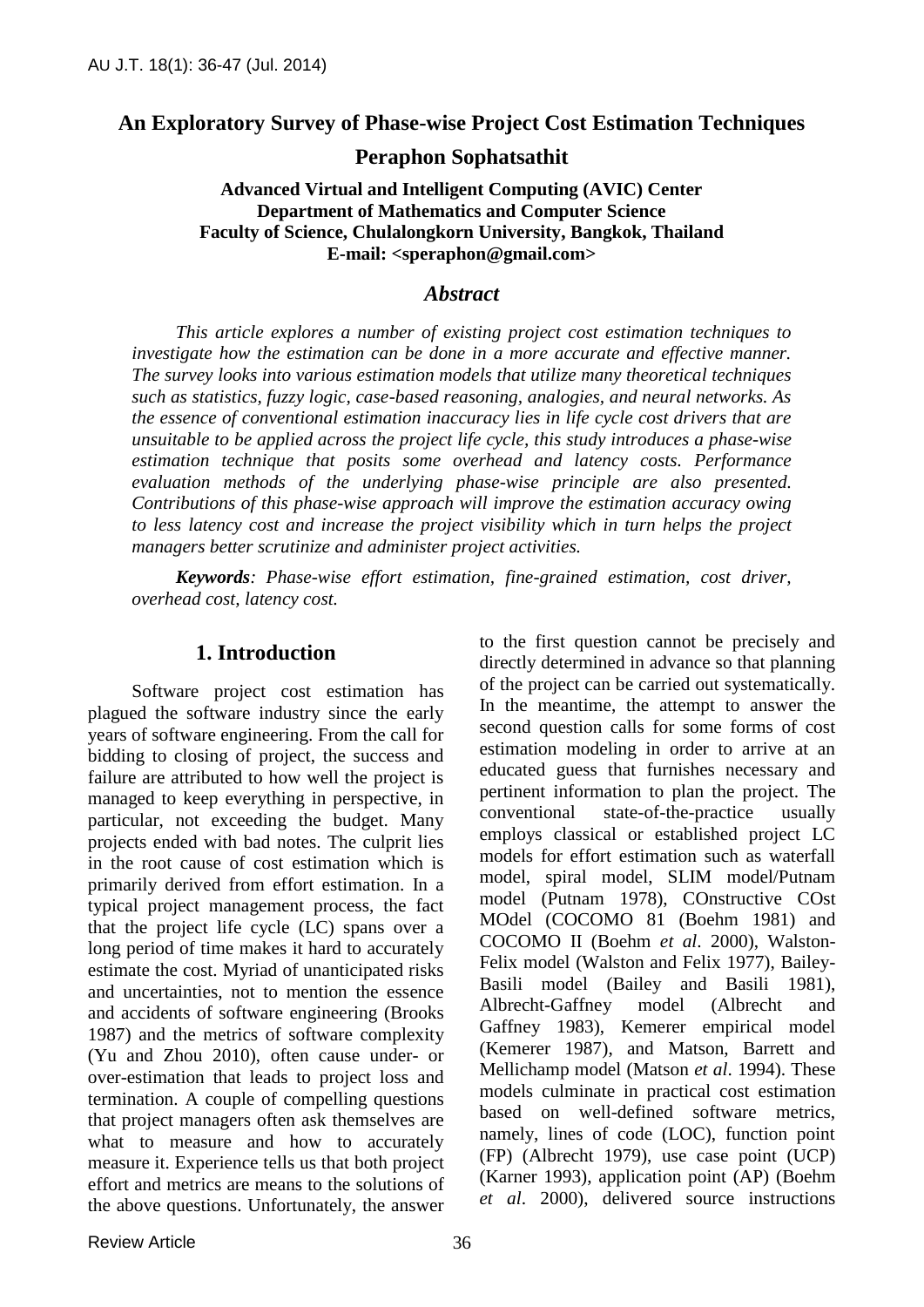(DSI), unadjusted use case point (UUCP), etc. All of these approaches use the project lifecycle in the estimation process. The results unfortunately yield a number of estimation errors such as phase overhead and phasetransition overhead. These cost factors hereafter will be referred to as latency overheads. The above undertakings are still far from gaining accurate estimation. The measurement accuracy is still a subject to validation that involves a wide array of techniques. Research approaches are underway to attain accurate effort estimation, for instance, statistical inferences, parametric modeling, knowledge-based modeling, casebased reasoning, fuzzy logic, neural networks, and analogies (Shepperd and Schofield 1997; Li *et al*. 2007). The question is how well the methods proposed by these models perform as far as the measurement error from the data sets and the comparative performance statistics with other techniques are concerned.

This paper surveys alternate approaches on project cost estimation based on current and emerging research endeavors. The survey encompasses various research attempts and emerging viewpoints that propose a breakdown of the project LC in order to perform finegrained estimation at phase level. As such, the total project effort can be determined in a more accurate manner. The pros and cons of these approaches and viewpoints will be applicable to actual project management and remain to be validated during project implementation.

This paper is organized as follows. Section 2 recounts some principal building blocks that are applied in many studies. Section 3 describes phase-wise estimation approaches that apply to the conventional project LC. Suggestions, prospects and future directions, along with some final thoughts, are given in the Conclusion.

# **2. Literature Review**

There have been a number of research endeavors to investigate project effort estimation (Nasir 2006). A number of models, techniques, tools, and metrics are used by the principal investigators to improve the measurement accuracy of the estimation based on the most predominant cost driver, that is, project size. The introduction of machine learning has brought the researches in the area to a new level. Integrated techniques, multimethods, and extensive measurement schemes are being applied. Table 1 depicts a short chronological list of such research works.

| Author(s) (Year)                      | Primary focus                           | Approaches                                                                                                                                        | Evaluation                                          |
|---------------------------------------|-----------------------------------------|---------------------------------------------------------------------------------------------------------------------------------------------------|-----------------------------------------------------|
| Kocaguneli et al. (2012)              | Ensemble                                | Multimethods/solo method                                                                                                                          | MAR, MMRE, MdMRE,<br>MMER, PRED(25),<br>MBRE, MIBRE |
| Dejaeger et al. (2012)                | Data mining                             | OLS, OLS+log, OLS+BC,<br>Robust regression, Ridge<br>regression, Least median<br>squares, MARS, CART,<br>Model tree, MLP NN, RBFN,<br>CBR, LS+SVM | MdMRE, PRED(25),<br>Spearman's rank<br>correlation  |
| Port and Korte (2008)                 | Model evaluation                        | Models                                                                                                                                            | MMRE, PRED                                          |
| Yang et al. (2008)                    | Phase distribution                      | Models                                                                                                                                            | <b>KSLOC</b>                                        |
| Li et al. (2007)                      | Analogy                                 | <b>SIM</b>                                                                                                                                        | MMRE, PRED(25)                                      |
| Matson <i>et al.</i> (1994)           | Function point                          | Models                                                                                                                                            | <b>MRE</b>                                          |
| Kemerer (1987)                        | <b>Empirical model</b>                  | <b>KSLOC</b>                                                                                                                                      | <b>MRE</b>                                          |
| Albrecht and Gaffney<br>(1983)        | Function point,<br>source lines of code | FP, KSLOC                                                                                                                                         | <b>MRE</b>                                          |
| Boehm (1981) / Boehm<br>et al. (2000) | <b>COCOMO</b>                           | <b>KDSI, KSLOC</b>                                                                                                                                | <b>LOC</b>                                          |
| Albrecht (1979)                       | Function point                          | <b>FP</b>                                                                                                                                         | <b>UFP</b>                                          |
| Putnam (1978)                         | <b>SLIM</b>                             | Norden/Rayleigh                                                                                                                                   | Regression                                          |

Table 1. A chronological review of effort estimation research works.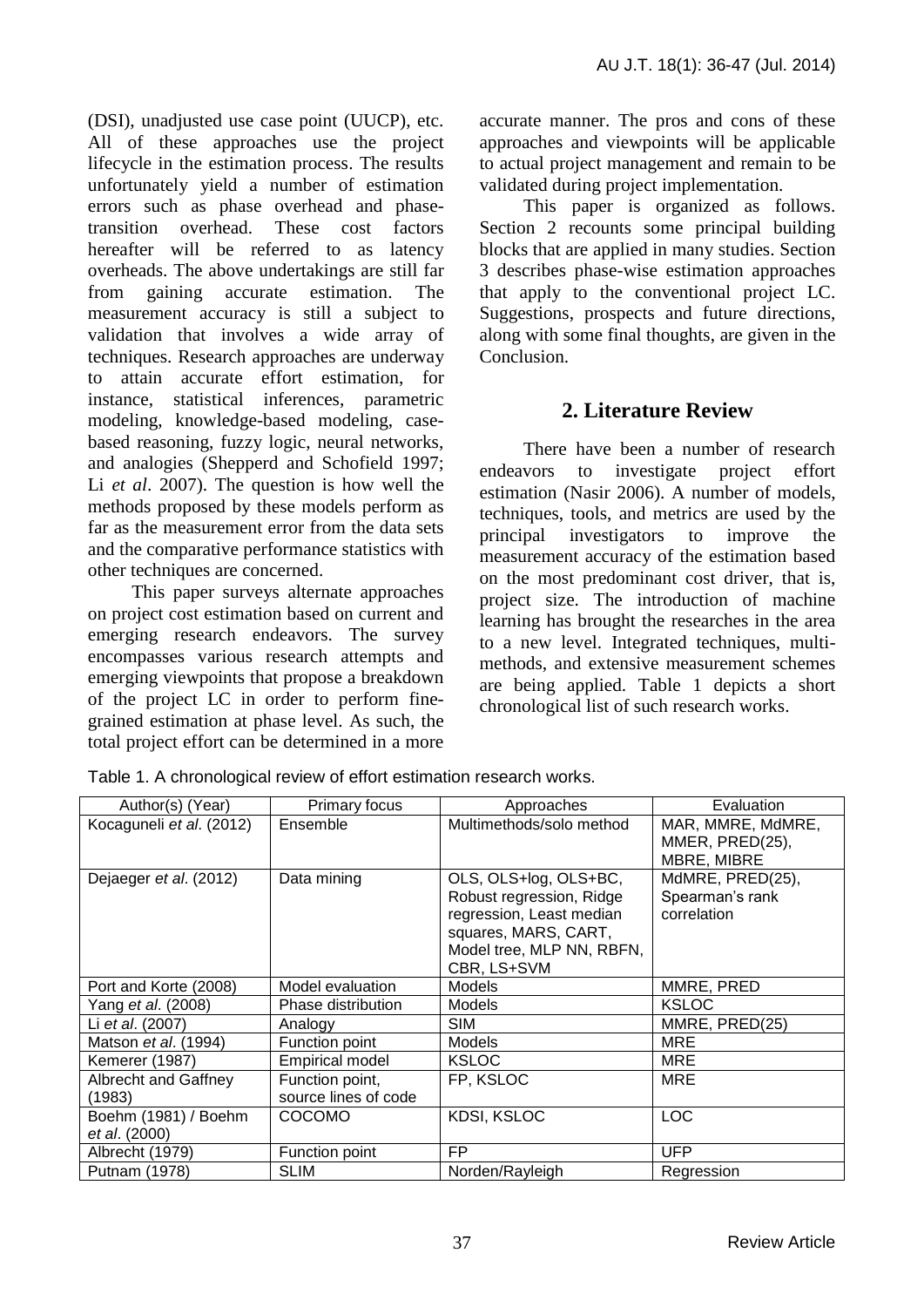As software becomes intertwined in every facet of our lives, its application has been internationally accepted and used. The needs for standardizing its deliverables and development process are key factors to software products. Typical acclaimed standards and working groups (WGs) are:

- 16326 WG Information Technology -Software Engineering - Software Project Management Working Group, Institute of Electrical and Electronics Engineers (IEEE);
- European Research Consortium for Informatics and Mathematics (ERCIM) Working Group Software Evolution;
- Project Management Institute (PMI) and Project Management Body of Knowledge (PMBOK® );
- International Organization for Standardization (ISO)/ International Electrotechnical Commission (IEC) 14143 [six parts] Information Technology - Software Measurement - Functional Size Measurement;
- ISO/IEC 19761:2011 Software Engineering - Common Software Measurement International Consortium (COSMIC): A Functional Size Measurement Method;
- ISO/IEC 20926:2009 Software and Systems Engineering - Software Measurement - International Function Point Users Group (IFPUG) Functional Size Measurement Method;
- ISO/IEC 24570:2005 Software Engineering - Netherlands Software Metrics users Association (NESMA) Functional Size Measurement Method Version 2.1 - Definitions and Counting Guidelines for the Application of Function Point Analysis; and
- ISO/IEC 20968:2002 Software engineering - Mark-II Function Point Analysis - Counting Practices Manual.

Extensive as they are, the above attempts are based on the wide span of the project LC that encompasses various unscrupulous activities of the team. Some emerging viewpoints on effort estimation have gradually been investigated to unveil latency overheads.

The empirical findings usually are inapplicable for accurate estimation purposes and the efforts are expended to focus on specific areas of application. User groups such as IFPUG and ISBSG (International Software Benchmarking Standards Group) are examples of domain specific estimation. The project managers must decide what data are to be collected to suit the applicable domain. For example, if the project managers decide to adopt the Constructive Cost Model (COCOMO), they have to predict the equivalent LOC for all upstream phases, i.e., requirements, planning, and design.

Yang *et al*. (2008) proposed a phase distribution of the software development effort showing where the workload is concentrated. MacDonell and Shepperd (2003) proposed the use of a completed project to predict the effort needed for subsequent activities. Jodpimai *et al*. (2010) explored the interrelationship among different dimensions of projects. The inherent characteristics of some activities are too subjective to be measured either by overall or discrete elements, thereby rendering inaccurate estimation. Thus, breaking up in phases may involve activities that cannot be directly measured while traditional LC estimation averages out such deficits in terms of an overall figure. On the other hand, the measureable ones often yield different project data based on different models, metrics, and cost drivers. A proposed novel framework on phase-wise estimation breakdown in the conventional LC model will be elucidated in the sections that follow.

# **3. Phase-wise Approach in the Conventional Lifecycle Model**

There are many factors that must be taken into account when selecting an estimation technique suitable for a given project. The most important one is the designated project LC model whose applicability depends primarily on several project characteristics and dependencies. The characteristics encompass attributes such as complexity, development paradigm (objectoriented, functional, agile) and mode (organic, semi-detached, embedded), while the dependencies include size, technology and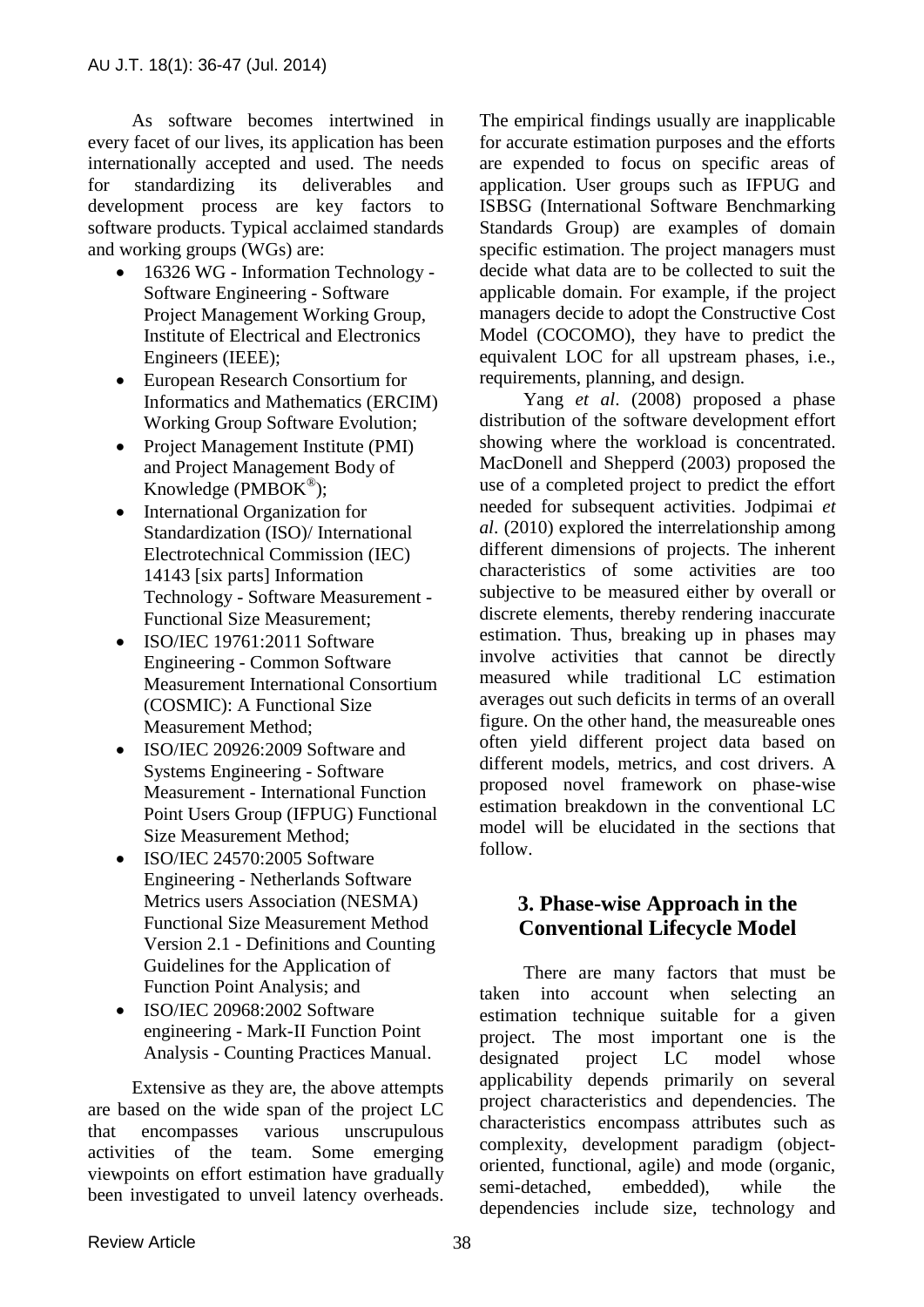metrics. In this survey, a classical project cost estimation based on COCOMO II is employed to demonstrate the combination of cost factors involved in the estimation. Table A-1 in the Appendix shows several necessary parameters for estimation. However, the number of parameters has been a formidable obstacle to accurate effort estimation after project inception. Several recent research findings (Kocaguneli *et al*. 2012; Dejaeger *et al*. 2012) advocate an ensemble of multiple estimation methods taking joint attributes into account. Kocaguneli *et al*. (2012) contended that there exist best combinations of methods for effort estimation. Nonetheless, the findings encompassed too many features to estimate, thereby the prediction accuracy had to be evaluated with more stringent criteria with the help of error evaluators such as mean magnitude of relative error (MMRE), percentage of relative error deviation (PRED) (Port and Korte 2008; Foss *et al*. 2003), etc. As mentioned earlier, most approaches deal with overall numbers so that the underlying estimation techniques cannot be generalized from empirical findings to production. The fact that different projects possess their own process variations renders different project effort estimations. This affects the accuracy of the conventional LC estimation model. The main deviation of the phase-wise approach is in phase dependent cost drivers that differentiate it from the conventional estimation. In the conventional approach, same constituent cost drivers are used to estimate the entire LC effort and the corresponding project cost. In contrast, the phase-wise approach utilizes selective cost drivers depending on phase requirements, nature of work, and deliverables. For instance, the project size is unarguably the principal estimator that is used throughout the entire project LC. If the project is broken down into a fine grain of measures on a phase basis, the project size may no longer be the appropriate cost estimator of the feasibility study and requirement analysis phases. This technique is essential and attributive in the establishment of the proposed phase-wise estimation. The following breakdown as shown in Fig. 1 elucidates a typical workflow of the phase-wise estimation.





#### **3.1 Data Collection**

The proposed novel phase-wise approach will utilize the conventional waterfall model where each phase is well defined and known by all software developers. Due to the unprecedented phase-wise effort estimation approach, industrial data, especially existing standard benchmarking archives such as COCOMO81, NASA93, Desharnais, USP05, MAXWELL, etc., were available (PROMISE 2014) in overall LC figures. This survey will explore how the proposed novel approach can be put to production use.

The process begins by collecting data of each phase. The uppercase phases, i.e., requirements, specifications and design, will employ functional size measurement (Gencel and Demirors 2008) and the like as techniques for effort estimation.

The lowercase phases, on the other hand, can incorporate LOC metrics as additional details are available for fine-grained estimation. This sizing scheme may, at the first glance, appear to be a mixture of FP and LOC. Fortunately, the former metric can be converted to the latter via backfiring (Jones 1995).

Table 2 depicts a typical series of activities during the course of project execution. The information can then be used to estimate the phase-wise effort. The overall project figure is obtained from the sum of constituent phases. As such, any "latency overhead" will be uncovered on an individual phase basis to yield fine-grained effort estimation.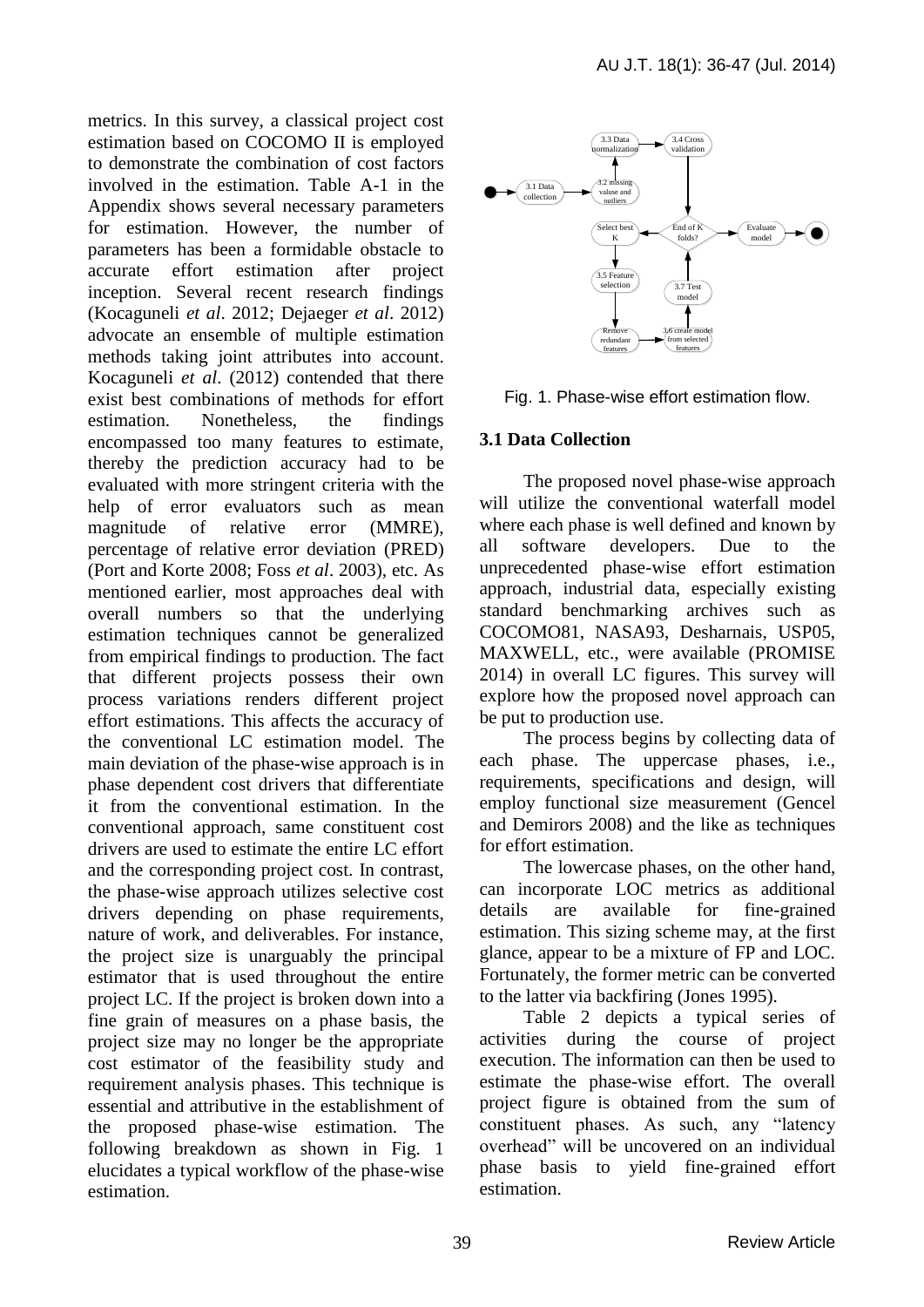| Activity            | Input                                    | Output                  | <b>Estimation metrics</b> |
|---------------------|------------------------------------------|-------------------------|---------------------------|
| Software            | No. of team members                      | Functionality           | FP                        |
| Requirements        |                                          |                         |                           |
| Specification (SRS) |                                          |                         |                           |
| Design              | No. of requirements/member               | <b>Functional model</b> | FP                        |
| Coding              | Design document                          | Code                    | <b>LOC</b>                |
| Testing             | No. of reworks                           | No. of errors/module    | <b>LOC</b>                |
| Implementation      | No. of transactions from production code | DSI                     | LOC                       |

Table 2. Project phase-wise activities and metrics.

#### **3.2 Missing Value and Outlier**

This step is designed to serve as an early data correction exercised immediately after data collection. Tsunoda *et al*. (2011) exploited such early warnings of two problems, namely, missing value and outlier detection. The former is an inherent phenomenon in project management where numerous small activities are accounted for such as color change of status bar, alternate display of normal time to military time, or renaming of a counter variable to make it more meaningful, etc. The efforts spent on corrections are insignificant to be recorded but appear on requests for change or maintenance reports. The latter, on the contrary, result from exceptional situations where unusually high or low values are recorded, for example heavy fire damage in the data center that caused considerable recovery effort and project delay, or the arrival of a new and highly efficient integrated development environment (IDE) tool that helped speed up the development time in considerably less effort, yielding lower actual effort spent than already estimated.

One of the most popular and effective techniques to handle missing values is the *k*nearest neighbor (*k*-NN) imputation (Keller *et al*. 1985). It uses *k* data points from the closest proximity of the missing value position to interpolate the most likely value. This imputation might incur some errors if the actual values were not missing. The use of same feature value from other projects permits cross validation that fills in the estimation of the missing value to yield more accurate results. This technique will be explained in subsequent steps.

The measuring error is computed as the Euclidean distance between the project having missing values and the ones without. A small value of the average of *N* measurements signifies accurate prediction of missing values.

Outlier detection can be typically handled by examining the kurtosis and skewness of the data distribution. A normality test is set up to be the null hypothesis based on *z*-score to determine if there are possibilities that said null hypothesis is accepted, i.e.,  $p$ -value  $\lt$  0.001. On the contrary, if the null-hypothesis is rejected, the highest value is treated as the outlier and is discarded. This process is repeated until all outliers are removed.

#### **3.3 Data Normalization**

The above two steps merely acquire input data from various sources which could be of different ranges and magnitudes. A standard technique to linearly scale data of different ranges to the same scale, yet still preserve the relationship with the original value, is carried out by Eq. (1) as follows:

$$
\hat{x} = \frac{\left(x - x_{\min}\right)}{\left(x_{\max} - x_{\min}\right)} * \left(\hat{x}_{\max} - \hat{x}_{\min}\right) + \hat{x}_{\min},\tag{1}
$$

where  $\hat{x}$  denotes the reference range, while  $x$ denotes the individual range.

#### **3.4 Cross-Validation**

In a typical experiment, the data so collected are divided into two non-overlapping sets, that is, a training set and a test set. The former is used in various parameter adjustments during the model creation process, whereas the latter is held out for the model validation process. There are several techniques available for cross validation purposes. Two popular ones to be introduced are the *N*-fold cross validation and leave-one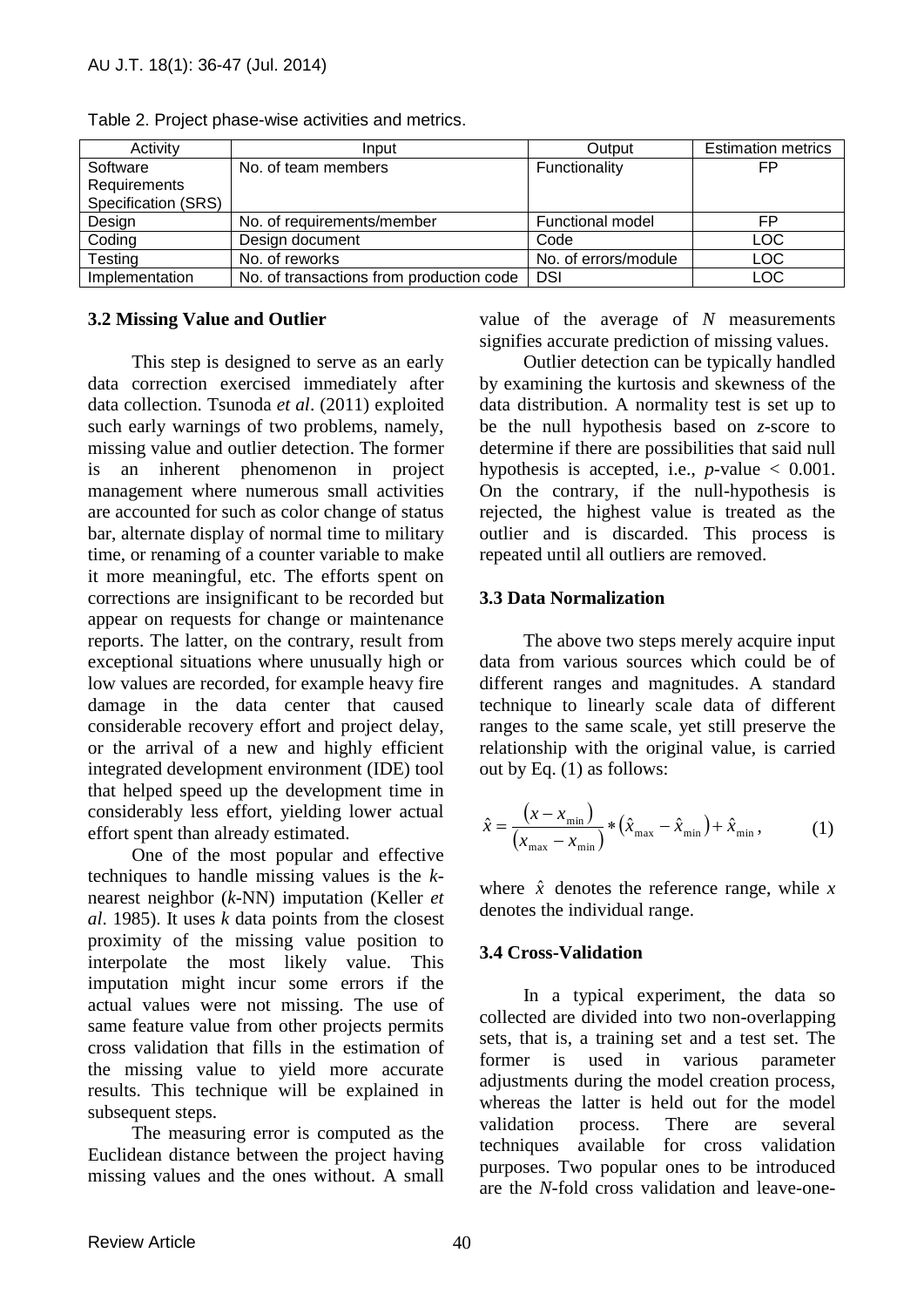out cross validation techniques. In *N*-fold cross validation, training data are randomly partitioned into *N* subgroups. One group is used as the test set and the rest are training sets. This process is repeated *N* times. The leaveone-out approach exhaustively uses one data point at a time to test data and leave the rest of the data to be the trained set. This approach is very expensive and often used in a small number of data points as opposed to the *N*-fold technique that requires more data points to support the random rotation process.

## **3.5 Feature Selection**

This is perhaps the most important activity of project cost estimation. Since all participating cost factors in the estimation process are features being selected from the cost model, many existing estimation techniques utilize several cost factors as estimation parameters. For example, the COCOMO model (Boehm *et al*. 2000) uses 17 cost drivers in the estimation process. Jodpimai *et al*. (2010) found that only a handful of cost drivers were effective factors that could derive an estimation as accurate as the comparative models without employing the full-fledged parameter set. Moreover, fewer cost drivers

Table 3. Common phase-wise costing features.

translated into faster computation time. The findings revealed some interesting consequences, e.g., certain features are vital cost drivers that could yield accurate estimation.

The process of acquiring good selected features is straightforward. The first step is to eliminate independent features that do not contribute or affect the project effort estimation. The next step is to reduce all redundant features that are less relevant to the project effort estimation. This is done by means of Pearson's correlation. Features that result in a low value will be less relevant and thus eliminated. Finally, only those features that are related to effort estimation in the form of a mathematical function will be retained (Jodpimai *et al*. 2010).

There are a number of models that can be used in the feature selection process, ranging from conventional COCOMO, rational unified process (RUP), statistical, and neural network models. The basis for effort estimation must rest on the proper use of these selected features in the estimation process, thereby accurate estimation results can be obtained. Table 3 depicts typical phase-wise features participating in cost estimation.

| Group     | Feature               | Phase                | Attribute/activity              |
|-----------|-----------------------|----------------------|---------------------------------|
| Uppercase | Software complexity   | System analysis      | - Overview analysis             |
|           |                       | System design        | - Documentation                 |
|           | Analyst capability    | Architectural design | - Design overview               |
|           |                       | Detailed design      | - I/O design                    |
|           |                       |                      | - Data/class design             |
|           |                       | Coding               | - Program/module structure      |
| Lowercase | <b>Execution time</b> | Testing              | - Programming                   |
|           |                       |                      | - Unit and integration testing  |
|           | Main storage          | Production           | - Installation                  |
|           |                       |                      | - Use/implement                 |
|           | Programmer capability | Coding               | - Syntactic and logical details |

# **3.6 Performance Evaluation**

Some popular performance evaluation methods and their corresponding effort estimation metrics collected in this survey are summarized in Table 4. Each method has its

own applicability to measure the relationship between actual and predicted estimation results based on the set of selected features. This in turn yields accuracy of the estimation model being employed.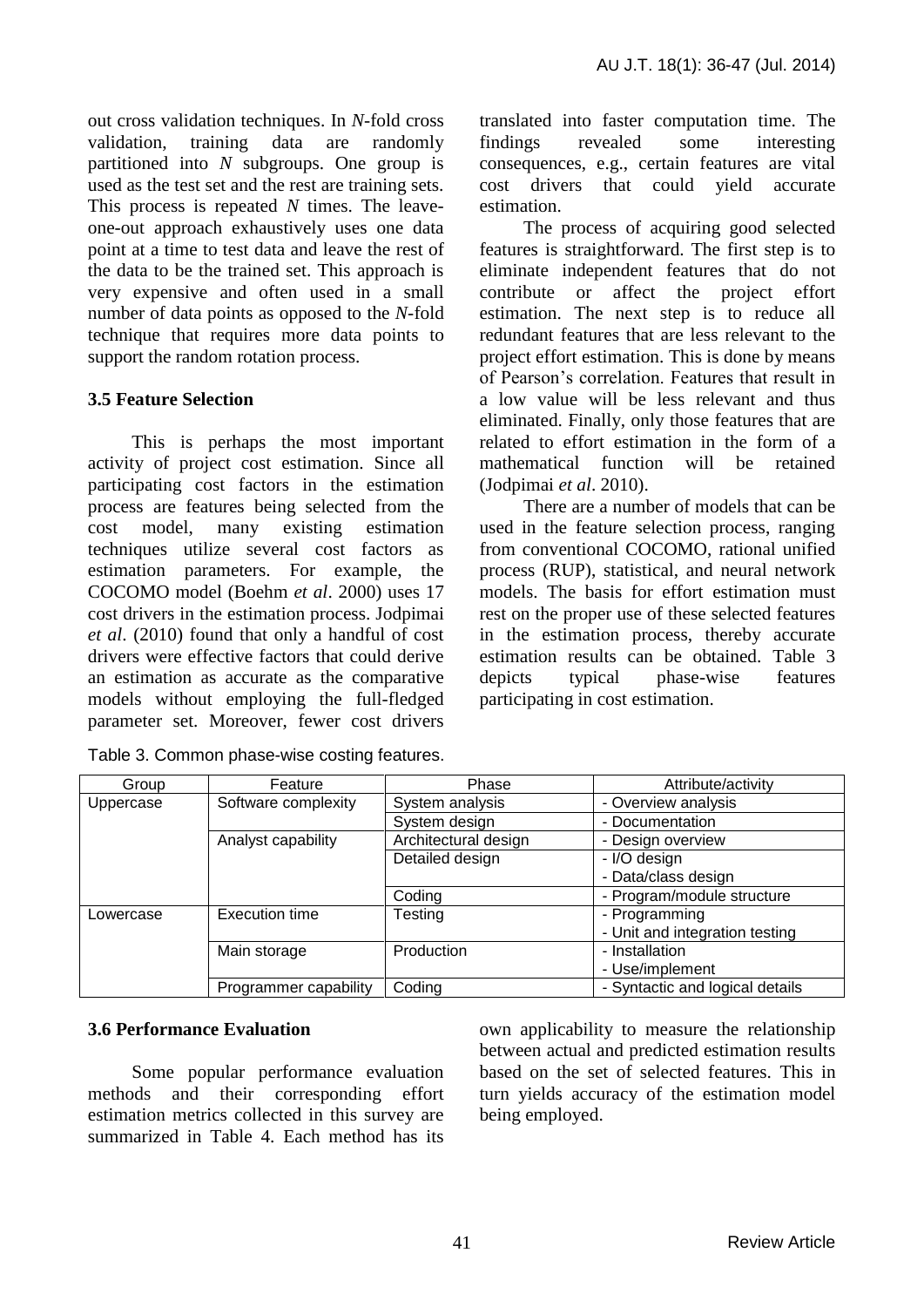| <b>Metric</b>            | Name                               | Reference         | Remark                                                                                         |
|--------------------------|------------------------------------|-------------------|------------------------------------------------------------------------------------------------|
| <b>MRE</b>               | Magnitude of Relative Error        | Tsunoda <i>et</i> | $ y_i - y_i /y_i$                                                                              |
|                          |                                    | al. (2011)        |                                                                                                |
| <b>BRE</b>               | <b>Balanced Relative Error</b>     | Kitchenham        |                                                                                                |
|                          |                                    | et al.            | $ y_i - y_i /$ min $(y_i, y_i)$                                                                |
|                          |                                    | (2001)            |                                                                                                |
| <b>MER</b>               | Magnitude of Error Relative        | Foss et al.       | $ y_i - y_i /y_i$                                                                              |
|                          |                                    | (2003)            |                                                                                                |
| <b>MMRE</b>              | Mean Magnitude of Relative Error   | Tsunoda et        |                                                                                                |
|                          |                                    | al. (2011)        | $\frac{1}{n}\sum_{i=1}^{n} MRE$                                                                |
| PRED(I)                  | <b>Prediction at Level I</b>       | Tsunoda et        |                                                                                                |
|                          |                                    | al. (2011)        | $\frac{1}{n}\sum_{i=1}^{n}\begin{cases}1 & if \text{ } MRE_i \leq l\\0 & otherwise\end{cases}$ |
|                          |                                    |                   |                                                                                                |
| <b>MdMRE</b>             | Median Magnitude of Relative       | Friedman          | median (MRE)                                                                                   |
|                          | Error                              | (1937)            |                                                                                                |
| Pearson's correlation    | Relation between two sets of data  | Abran and         |                                                                                                |
|                          | (estimated and actual)             | Robillard         | $\rho_{X,Y} = \frac{\text{cov}(X,Y)}{\sigma_{Y}\sigma_{Y}}$                                    |
|                          |                                    | (1996)            |                                                                                                |
| Friedman test            | Non-parametric hypothesis test as  | <b>Friedman</b>   |                                                                                                |
|                          | an alternative to one-way ANOVA    | (1937)            | $\bar{r} = \frac{1}{nk} \sum_{i=1}^{n} \sum_{j=1}^{k} r_{ij}$                                  |
| Wilcoxon matched pairs   | Non-parametric as an alternative   | Rédei             |                                                                                                |
| signed-rank test         | to parametric paired simple t-test | (2008)            | $ x_{2,i}-x_{1,i} $ , sgn( $x_{2,i}-x_{1,i}$ )                                                 |
| Kruskal-Wallis analysis  | Non-parametric as alternative one- | Vries and         |                                                                                                |
| of variance (ANOVA) test | way $ANOVA > 3$ samples            | Chandon           |                                                                                                |
|                          |                                    | (2007)            | $K=(N-1)\frac{\sum_{i=1}^{8}n_i(r_i-r)^2}{\sum_{i=1}^{8}\sum_{i=1}^{n_i}(r_i-r)^2}$            |

|  |  | Table 4. Common methods/metrics for performance evaluation. |  |  |  |
|--|--|-------------------------------------------------------------|--|--|--|
|--|--|-------------------------------------------------------------|--|--|--|

Model evaluation is usually carried out by comparing the difference between predicted (estimated) effort  $y'_i$  and actual effort  $y_i$ . The effort is made on a phase basis using related factors. For example, factors used in requirements and specification effort estimation involve FP to deal with both functional and non-functional requirements. As project requirements become materialized, size estimation via LOC can be carried out more accurately. Some metrics are criticized for penalizing over-estimation (such as MRE), while others are just the opposite (such as BRE and MER). Two commonly used metrics are MMRE and PRED (0.25) since they are independent of units of measure and easy to use. However, they are found to give inconsistent results depending on the properties of the distribution of  $y'_i/y_i$ . Occasionally, MdMRE is used to solve the outlier problem as MMRE cannot properly handle it. At any rate, these two metrics will be adopted.

Since this survey also introduces a new approach using phase-wise estimation to predict fine-grained individual phase level cost as opposed to the conventional overall LC

estimation, the metrics used are confined to the same ones in order to keep the same working parameters so that the results so obtained will be comparable with those of the conventional statistical techniques (Kitchenham *et al*. 2001).

# **4. Future Directions**

This survey sets out to explore phasewise project cost estimation, aiming at more accurate results than using the traditional LC approach. The survey unveils some noteworthy results that have potential benefits to software project management.

Modern software products are shortlived. Their development process cannot fit into the traditional LC style, let alone analysis and management. The proposed phase-wise approach could open a new exploitation of well-entrenched and practical techniques that have already been put to use. This in turn becomes an adoption of proven techniques such as program slicing to new software development techniques or management approaches. The phase-wise analysis can serve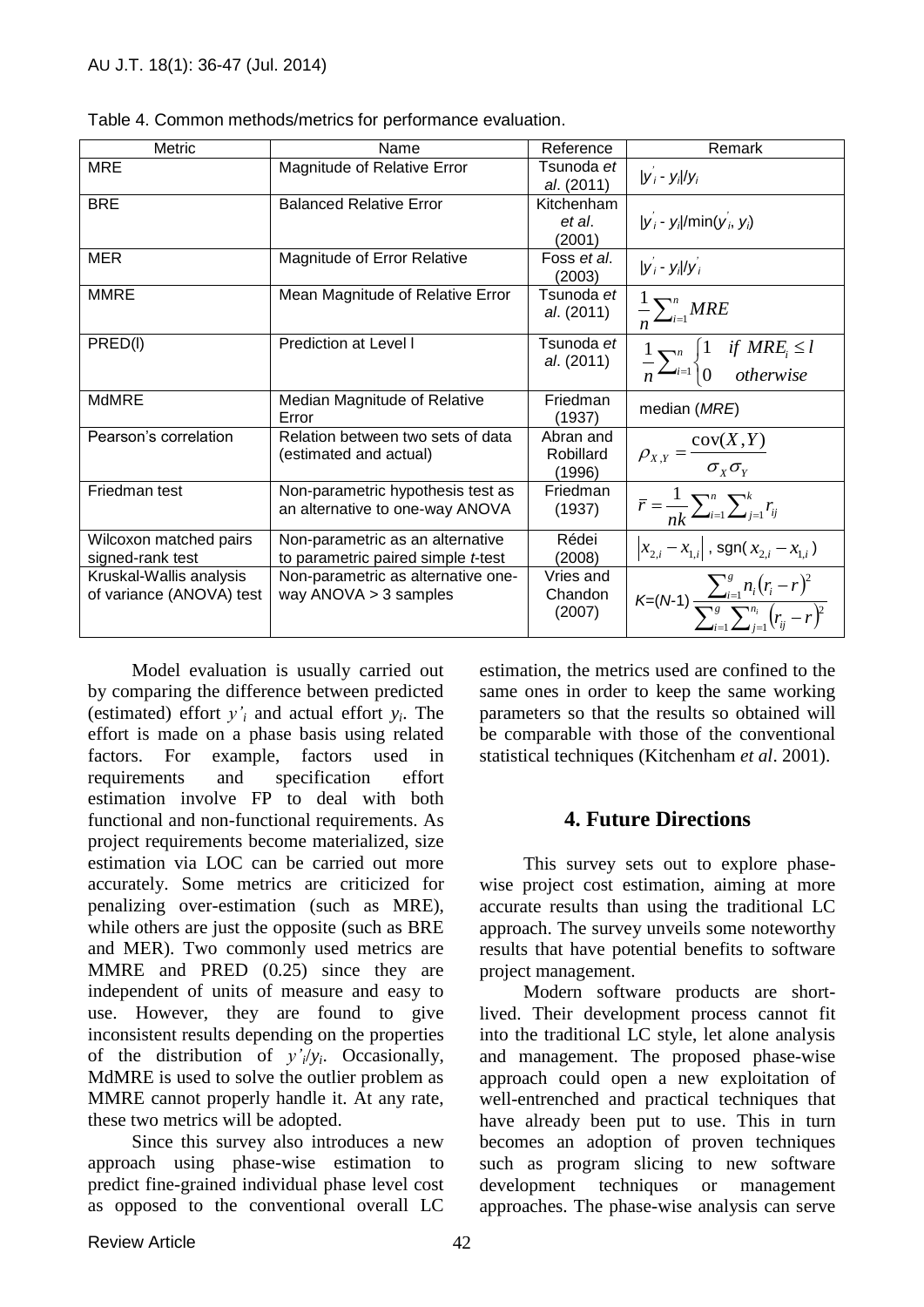as a scrutinized investigation provided that one can find appropriate metrics and analysis technique to handle it.

The essence of this phase-wise estimation survey can be summarized as follows:

- 1) The phase-wise measurement is an inherent rather than accidental characteristic of project management. The nature of the software development process irrespective of the underlying model lends itself to collecting data which are readily available. What has not been done is the breakdown of the activity structure. In addition, the difficulty of data collection is seen as disruptive and infeasible as many tasks are operationally intertwined. This makes it hard to succinctly separate.
- 2) The fact that a "phase" has been ingrained in software engineering and has become a stigma of software project management makes it unfit to new software project development paradigms such as agile and aspect-oriented approaches. A closer look into this survey reveals that this *phase* can be generalized to fit the underlying development process. For example, for an input screen storyboard of an agile development setting, the deliverables can be viewed as one UI work product of the inputoutput phase which is appropriately measured as phase-wise results.
- 3) Existing available tools, techniques, and metrics can be tailored to suit the phase level without having to reinvent the wheel. For example, project management tools can easily be set to monitor the phase-wise measurement.
- 4) New development paradigms, technologies, and management techniques are required for the success of phase-wise measurement. As such, training to work with new procedures and assessments is inevitable. Proper planning must be carried out to set up the necessary programs for all personnel involved. Moreover, the activity measure will be broken down to fine man-hour levels to handle a smaller scale of required items.

The current work in progress using a collection of industrial projects looks quite promising as the number of cost factors is reduced considerably without sacrificing estimation accuracy.

# **5. Conclusion**

This survey examines a number of existing software project cost estimation techniques and metrics from the project life cycle standpoint. All research estimation works are evaluated using well-established measurement statistics. At any rate, the inherent estimation error still persists. A novel phase-wise approach is proposed as a preliminary investigation to explore the intricacy of project effort measurement so as to arrive at more accurate estimation. A number of benefits can be drawn from such an elaborative approach:

- 1) One of the most important software project management aspects is project visibility. The project managers will be able to monitor any activities or actions that have gone awry in each phase and transition between phases rather than prolonging them until a catastrophic failure takes place.
- 2) More appropriate performance measures and metrics can be applied in each designated phase as opposed to using the traditional "one size fits all" metric on the entire LC.
- 3) Fewer cost drivers are used. This means faster and more accurate estimation than the traditional LC approach as the cumulative errors grow from being injected by too many cost drivers.
- 4) The phase-wise activity breakdown offers reduction or elimination of latent and transition costs with better cost handling. The project managers will be able to see the hidden problems, effort duplication, and overhead incurred within and between phases.

This precursory survey furnishes a preliminary overview of fine-grained measurements in project cost estimation. The project managers will have less of a burden on cost estimation and more time to monitor relevant project activities.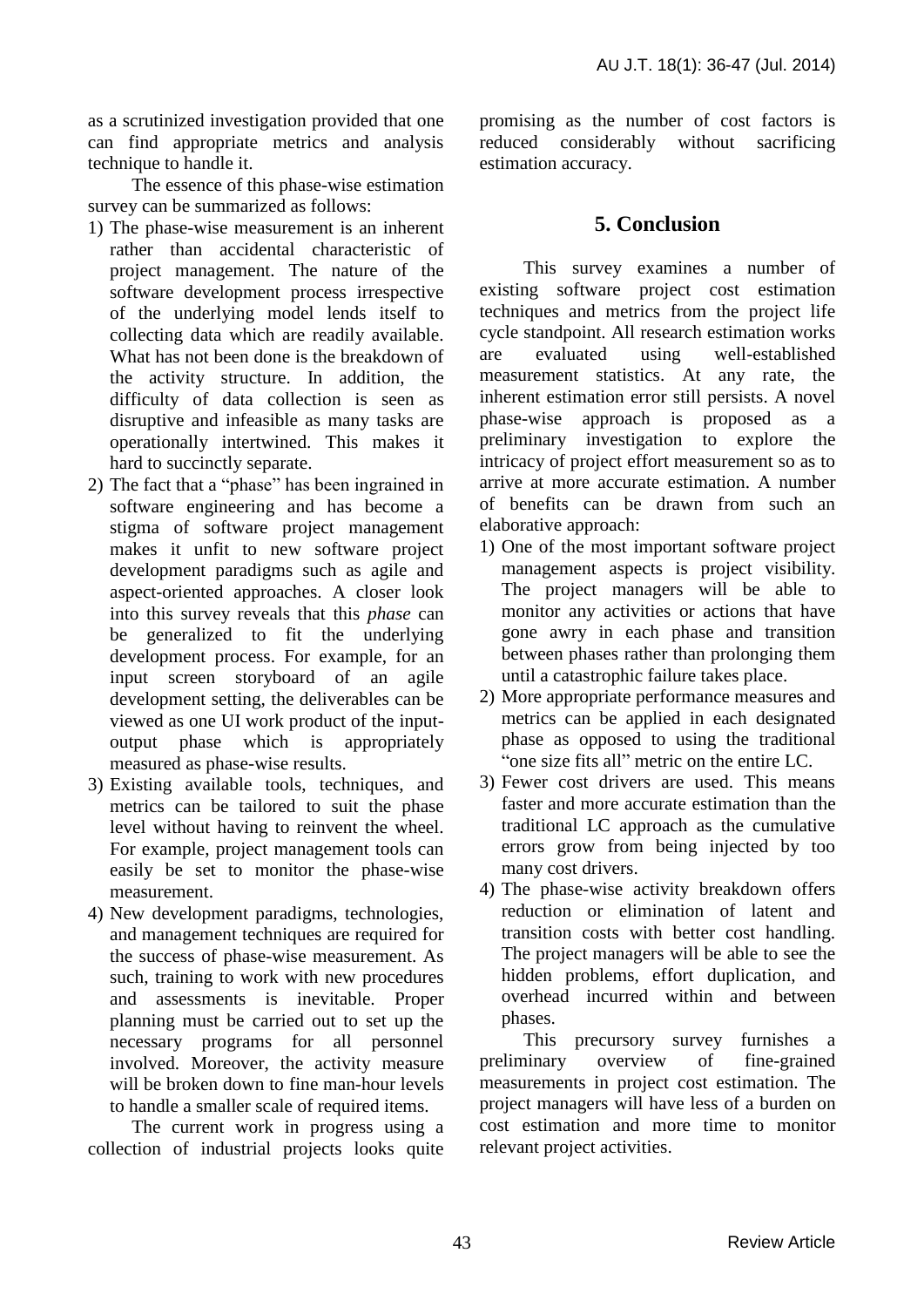## **6. References**

- Abran, A.; and Robillard, P.N. 1996. Function points analysis: an empirical study of its measurement processes. IEEE Transactions on Software Engineering 22(12): 895-910.
- Albrecht, A.J. 1979. Measuring application development productivity. Proc. Joint SHARE, GUIDE, and IBM Application Development Symposium, Monterey, CA, USA, 14-17 October 1979. Pp. 83-92. IBM Press, Indianapolis, IN, USA.
- Albrecht, A.J.; and Gaffney, J.E., Jr. 1983. Software function, source lines of code, and development effort prediction: a software science validation. IEEE Transactions on Software Engineering SE-9(6): 639-48.
- Bailey, J.W.; and Basili, V.R. 1981. A metamodel for software development resource expenditures. Proc.  $5<sup>th</sup>$  Int. Conf. on Software Engineering (ICSE), San Diego, CA, USA, 9-12 March 1981. Pp. 107-16. IEEE Press, Piscataway, NJ, USA.
- Boehm, B.W. 1981. Software Engineering Economics. Prentice Hall PTR, Upper Saddle River, NJ, USA.
- Boehm, B.W.; Abts, C.; Brown, A.W.; Chulani, S.; Clark, B.K.; Horowitz, E.; Madachy, R.; Reifer, D.J.; and Steece, B. 2000. Software Cost Estimation with COCOMO II. Prentice Hall PTR, Upper Saddle River, NJ, USA.
- Brooks, F.P., Jr. 1987. No silver bullet essence and accidents of software engineering. Computer 20(4): 10-9.
- COCOMO II. 2000. Constructive Cost Models (COCOMO) II - Model Definition Manual. Version 2.1, 1995-2000. Center for Software Engineering, School of Engineering, University of Southern California (USC), Los Angeles, CA, USA. Available: <http://csse.usc.edu/csse/research/ COCOMOII/cocomo2000.0/CII\_modelman 2000.0.pdf>.
- Dejaeger, K.; Verbeke, W.; Martens, D.; and Baesens, B. 2012. Data mining techniques for software effort estimation: a comparative study. IEEE Transactions on Software Engineering 38(2): 375-97.
- Foss, T.; Stensrud, E.; Kitchenham, B.; and Myrtveit, I. 2003. A simulation study of the

model evaluation criterion MMRE. IEEE Transactions on Software Engineering 29(11): 985-95.

- Friedman, M. 1937. The use of ranks to avoid the assumption of normality implicit in the analysis of variance. Journal of the American Statistical Association 32(200): 675-701.
- Gencel, C.; and Demirors, O. 2008. Functional size measurement revisited. ACM Transactions on Software Engineering and Methodology 17(3): Article 15, 36 pp.
- Jodpimai, P.; Sophatsathit, P.; and Lursinsap, C. 2010. Estimating software effort with minimum features using neural functional approximation. Proc. Int. Conf. on Computational Science and Its Applications (ICCSA), Fukuoka, Japan, 23-26 March 2010. Pp. 266-73. IEEE Computer Society, Los Alamitos, CA, USA.
- Jones, C. 1995. Backfiring: converting lines of code to function points. Computer 28(11): 87-8.
- Karner, G. 1993. Resource estimation for objectory projects. Objective Systems SF AB, Kista, Stockholm Municipality, Sweden, 17 September 1993. Available: <http://www.larmel.net/upload/Karner - Resource Estimation for Objectory Projects 56143.pdf>.
- [Keller, J.M.;](http://ieeexplore.ieee.org/search/searchresult.jsp?searchWithin=p_Authors:.QT.Keller,%20J.M..QT.&newsearch=true) [Gray, M.R.;](http://ieeexplore.ieee.org/search/searchresult.jsp?searchWithin=p_Authors:.QT.Gray,%20M.R..QT.&newsearch=true) and [Givens, J.A.](http://ieeexplore.ieee.org/search/searchresult.jsp?searchWithin=p_Authors:.QT.Givens,%20J.A..QT.&newsearch=true) 1985. A fuzzy *K*-nearest neighbor algorithm. IEEE Transactions on [Systems,](http://ieeexplore.ieee.org/xpl/RecentIssue.jsp?punumber=21)  [Man and Cybernetics](http://ieeexplore.ieee.org/xpl/RecentIssue.jsp?punumber=21) SMC-15(4): 580-5.
- Kemerer, C.F. 1987. An empirical validation of software cost estimation models. Communications of the ACM 30(5): 416-29.
- Kitchenham, B.A.; Pickard, L.M.; MacDonell, S.G.; and Shepperd, M.J. 2001. What accuracy statistics really measure [software estimation]. Proc. IEE Proceedings - Software 148(3): 81-5.
- Kocaguneli, E.; Menzies, T.; and Keung, J.W. 2012. On the value of ensemble effort estimation. IEEE Transactions on Software Engineering 38(6): 1,403-16.
- Li, J.; Ruhe, G.; Al-Emran, A.; and Richter, M.M. 2007. A flexible method for software effort estimation by analogy. Empirical Software Engineering 12(1): 65-106.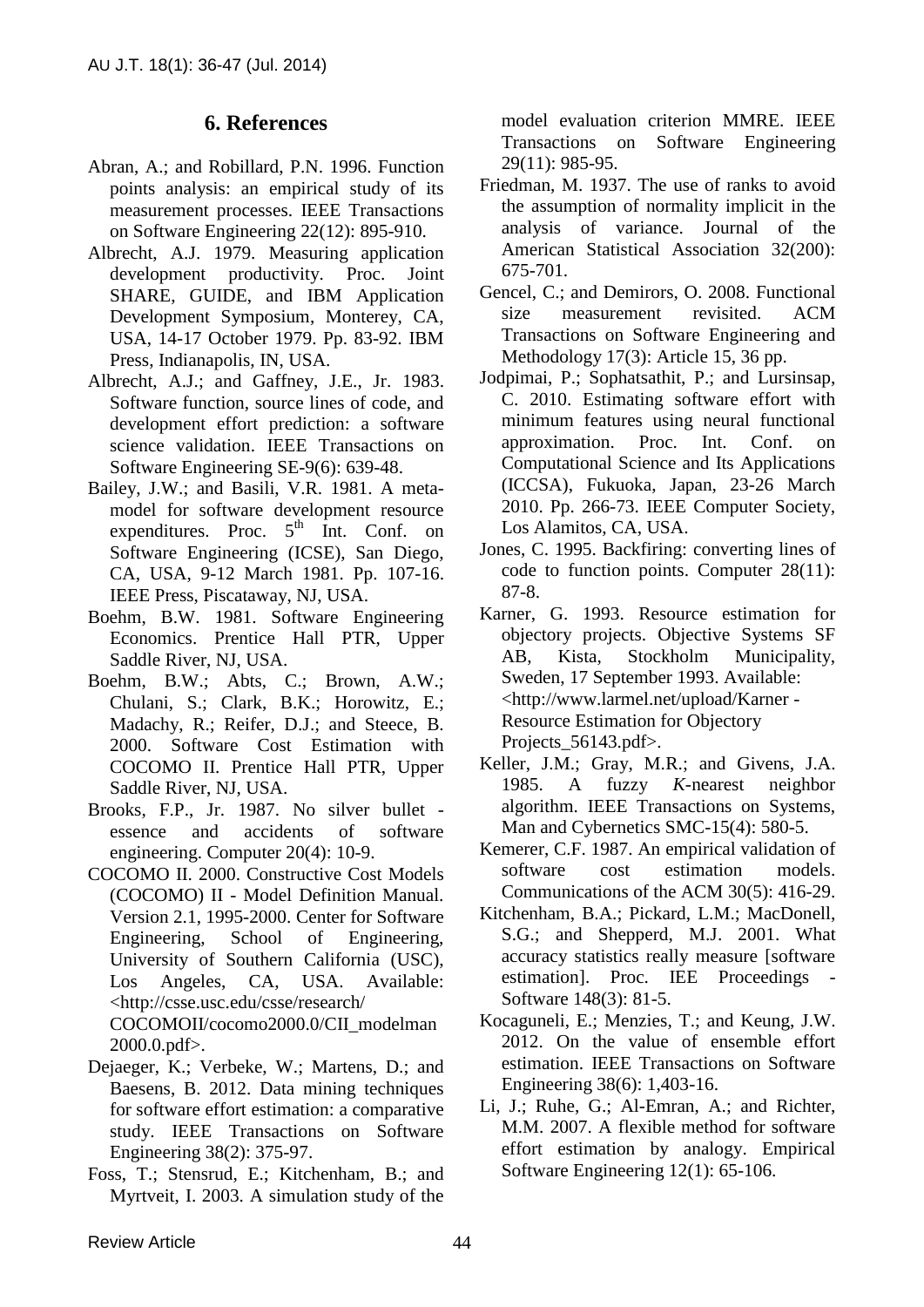- MacDonell, S.G.; and Shepperd, M.J. 2003. Using prior-phase effort records for reestimation during software projects. Proc. 9<sup>th</sup> Int. Software Metrics Symposium. (METRICS), Sydney, Australia, 3-5 September 2003. Pp. 73-86. IEEE Computer Society, Los Alamitos, CA, USA.
- Matson, J.E.; Barrett, B.E.; and Mellichamp, J.M., 1994. Software development cost estimation using function points. IEEE Transactions on Software Engineering 20(4): 275-87.
- Nasir, M. A survey of software estimation techniques and project planning practices. Proc.  $7<sup>th</sup>$  ACIS Int. Conf. on Software Engineering, Artificial Intelligence, Networking, and Parallel/Distributed Computing (SNPD), Las Vegas, NV, USA, 19-20 June 2006. Pp. 305-10. IEEE Computer Society, Los Alamitos, CA, USA.
- Port, D.; and Korte, M. 2008. Comparative studies of the model evaluation criterions MMRE and PRED in software cost estimation research. Proc. 2<sup>nd</sup> ACM-IEEE Int. Symposium on Empirical Software Engineering and Measurement (ESEM), [Kaiserslautern, Germany,](http://www.esem-conferences.org/2008/) 9-10 October 2008. Pp. 51-60. Association for Computing Machinery (ACM), New York, NY, USA.
- PROMISE. 2014. Public Datasets. Predictor Models in Software Engineering (PROMISE) Software Engineering Repository, School of Information Technology and Engineering, University of Ottawa, Ottawa, Ontario, Canada. Available: <http://promise.site.uottawa.ca/ SERepository/datasets-page.html >.
- Putnam, L.H. 1978. A general empirical solution to the macro software sizing and estimating problem. IEEE Transactions on Software Engineering SE-4(4): 345-61.
- Rédei, G.P. 2008. Encyclopedia of Genetics, Genomics, Proteomics and Informatics.

Volume 1: A-L. Volume 2: M-Z.  $3<sup>rd</sup>$  ed. Springer, Dordrecht, The Netherlands.

- Shepperd, M.; and Schofield, C. 1997. Estimating software project effort using analogies. IEEE Transactions on Software Engineering 23(11): 736-43.
- Tsunoda, M.; Kakimoto, T.; Monden, A.; and Matsumoto, K.-I. 2011. An empirical evaluation of outlier deletion methods for analogy-based cost estimation. Proc.  $7<sup>th</sup>$  Int. Conf. on Predictive Models in Software Engineering (PROMISE). Banff, Canada, 20-21 September 2011. Article 17, 10 pp. Association for Computing Machinery (ACM), New York, NY, USA.
- de Vries, D.K.; and Chandon, Y. 2007. On the false-positive rate of statistical equipment comparisons based on the Kruskal-Wallis *H* statistic. IEEE Transactions on Semiconductor Manufacturing 20(3): 286- 92.
- Walston, C.E.; and Felix, C.P. 1977. A method of programming measurement and estimation. IBM Systems Journal 16(1): 54- 73.
- Yang, Y.; He, M.; Li, M.; Wang, Q.; and Boehm, B. 2008. Phase distribution of software development effort. Proc.  $2<sup>nd</sup>$ ACM-IEEE Int. Symposium on Empirical Software Engineering and Measurement (ESEM). [Kaiserslautern, Germany,](http://www.esem-conferences.org/2008/) 9-10 October 2008. Pp. 61-9. Association for Computing Machinery (ACM), New York, NY, USA.
- Yu, S.; and Zhou, S. 2010. A survey on metric of software complexity. Proc. 2<sup>nd</sup> IEEE International Conference on Information Management and Engineering (ICIME), Chengdu, China, 16-18 April 2010. Vol. 2, pp. 352-6. IEEE Press, Piscataway, NJ, USA. Institute of Electrical and Electronics Engineers, Inc. Representative Office, Beijing, China.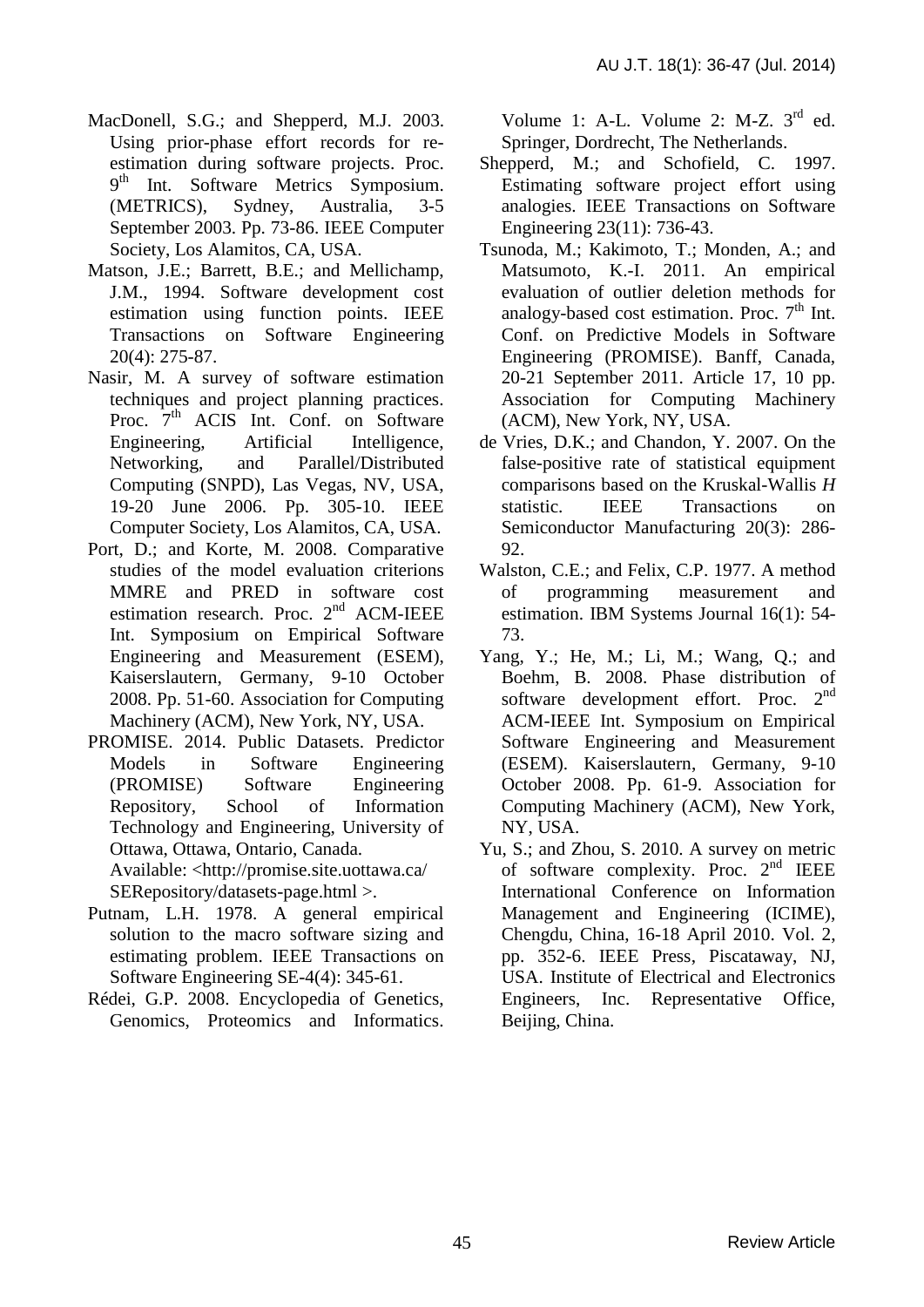# **Appendix**

| Factor       | Measurement                                              | Level                  | Description                                    | Value                         |
|--------------|----------------------------------------------------------|------------------------|------------------------------------------------|-------------------------------|
| Effort       | Product of cost drivers that do                          | $a^*$                  | SLOC/1000                                      | $a=2.94$ ,                    |
| Adjustment   | not use average value                                    | (KSLOC) <sup>b</sup> * |                                                | $b=0.91+(\Sigma \text{scale}$ |
| Factor (EAF) |                                                          | EAF                    |                                                | factors/100 $\left[\S\right]$ |
| Scale        | PREC - precedentedness                                   | Highest                | Extremely familiar                             | 0.00                          |
|              |                                                          | Very high              | Very familiar                                  | 1.24                          |
|              |                                                          | High                   | Familiar                                       | $\overline{2.48}$             |
|              |                                                          | Average                | Somewhat familiar                              | 3.72                          |
|              |                                                          | Low                    | Inexperienced but slightly                     | 4.96                          |
|              |                                                          |                        | understand                                     |                               |
|              |                                                          | Very low               | No experience                                  | 6.20                          |
|              | FLEX - development flexibility                           | Highest                | Meet requirements                              | 0.00                          |
|              |                                                          | Very high              | Meet some requirements                         | 1.01                          |
|              |                                                          | High                   | Consistent                                     | 2.03                          |
|              |                                                          | Average                | Somewhat consistent                            | 3.04                          |
|              |                                                          | Low                    | Slightly consistent                            | 4.05                          |
|              | RESL - architecture/risk                                 | Highest                | Good planning                                  | 0.00                          |
|              | resolution                                               | Very high              | N/A                                            | 1.41                          |
|              |                                                          | High                   | N/A                                            | 2.83                          |
|              |                                                          | Average                | N/A                                            | 4.24                          |
|              |                                                          | Low                    | N/A                                            | 5.65                          |
|              |                                                          | Very low               | No planning                                    | 7.07                          |
|              | TEAM - team cohesion                                     | Highest                | <b>Excellent communication</b>                 | 0.00                          |
|              |                                                          | Very high              | Very good communication                        | 1.10                          |
|              |                                                          | High                   | Good communication                             | 2.19                          |
|              |                                                          | Average                | Normal communication                           | 3.29                          |
|              |                                                          | Low                    | Little communication                           | 4.38                          |
|              |                                                          | Very low               | Very little communication                      | 5.48                          |
|              | PMAT - process maturity                                  | Highest                | <b>Capability Maturity Model</b>               | 0.00                          |
|              |                                                          |                        | Integration (CMMI) 5                           |                               |
|              |                                                          | Very high              | CMMI 4                                         | 1.56                          |
|              |                                                          | High                   | CMMI <sub>3</sub>                              | 3.12                          |
|              |                                                          | Average                | CMMI <sub>2</sub>                              | 4.68                          |
|              |                                                          | Low                    | CMMI <sub>1</sub>                              | 6.24                          |
| Product      | RELY - required reliability                              | Very high              | Risky of life                                  | 1.26                          |
|              |                                                          | High                   | <b>Big financial loss</b>                      | 1.10                          |
|              |                                                          | Average                | Waste time to recover data                     | 1.00                          |
|              |                                                          | Low                    | Delay in data recovery                         | 0.92                          |
|              |                                                          | Very low               | Some inconvenience                             | 0.82                          |
|              | DATA - database size                                     | Very high              | Over 1,000                                     | 1.28                          |
|              | (measured in bytes/SLOC)                                 | High                   | 100 < x < 1000                                 | 1.14                          |
|              |                                                          | Average                | 10 < x < 100                                   | 1.00                          |
|              |                                                          | Low                    | Less than 10                                   | 0.90                          |
|              | CPLX - product complexity<br>(control, computation, GUI) | Very high              | Recursion, interrupt, 2D/3D,<br>multimedia     | 1.34                          |
|              |                                                          | High                   | Nested loops, widgets,<br>multimedia           | 1.17                          |
|              |                                                          | Average                | Standard code and functions,<br>simple widgets | 1.00                          |
|              |                                                          | Low                    | Moderate code and functions                    | 0.87                          |
|              |                                                          | Very low               | Simple code and functions                      | 0.73                          |
|              | RUSE - required reusability                              | Highest                | Reused with different                          | 1.24                          |
|              |                                                          |                        | application programs                           |                               |
|              |                                                          | Very high              | Reused with similar<br>application programs    | 1.15                          |

Table A-1. Cost factor/driver parameters for use in effort estimation.